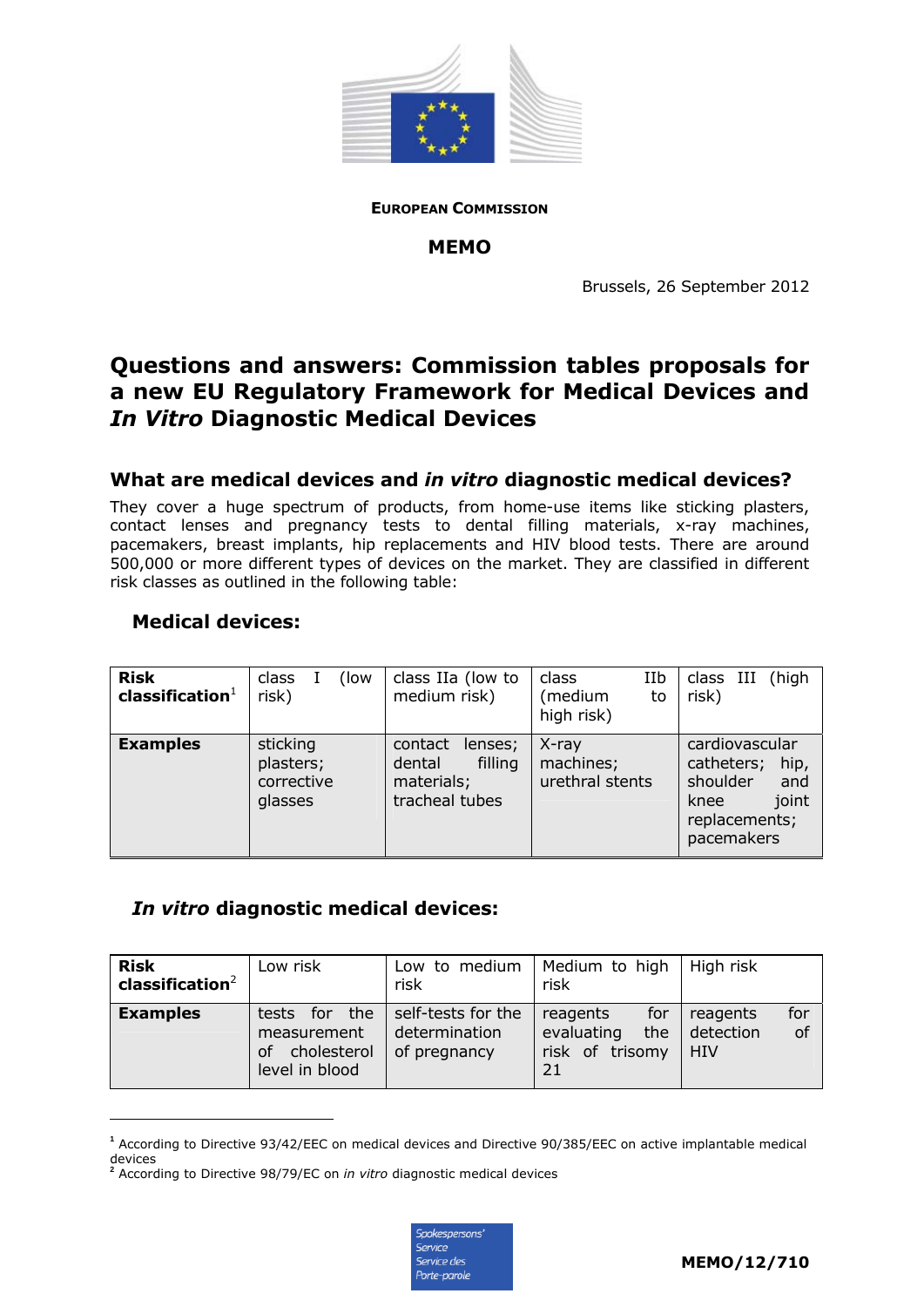## **Why are medical devices different from medicinal products?**

Medical devices should not be mixed up with medicinal products (often referred to as pharmaceuticals) which are subject to a separate regulatory framework. The main difference between medical devices and medicinal products is the product's principal mode of action, typically physical for a medical device (*e.g.* mechanical action, physical barrier, replacement of or support to organs or body functions ...).

### **Why is the Commission proposing new rules?**

There are several reasons why the Commission is proposing new rules for medical devices and *in vitro* diagnostic medical devices.

First of all, the existing EU legislation, dating back to the 1990s, has not kept pace with the enormous **technological and scientific progress** in the past 20 years and like every regulatory regime dealing with innovative products it needs regular revision.

Moreover, EU Member States interpret and implement the current rules in different ways which leads to **different levels of patient and public health protection** in the EU. It also creates **obstacles to the single market** and thus reduces the benefits economic operators could reap from one of the main objectives of European integration.

Currently, it is not always possible to trace medical devices and *in vitro* diagnostic medical devices back to their supplier. New **rules on traceability** are therefore needed.

Last but not least, patients, healthcare professionals and other interested parties do not have access to essential information on how medical devices and *in vitro* diagnostic medical devices have been assessed, and what clinical evidence there is to show they are safe and effective. **Greater transparency** is needed.

Recent events such as the scandal about fraudulent silicone breast implants and the problems occurring with certain metal-on-metal hip joint replacements have brought the above mentioned issues to the attention of the public at large. The Commission proposes a **robust and transparent regulatory framework** with the necessary instruments for a **sustainable, effective and credible management** of the system.

### **Are the Commission proposals a response to the PIP breast implants scandal?**

The Commission had been working on the revision of the medical device legislation before the PIP scandal occurred. However, **the Commission has carefully analysed the PIP scandal** in order to ensure that the proposals are robust enough to avoid such problems happening again.

### **What are the main changes proposed by the Commission?**

The Commission proposes important changes regarding various aspects relevant for the life-cycle of medical devices, such as the scope of the legislation, the pre-market assessment of devices, their control once on the market, the transparency of data concerning marketed devices and the management of the regulatory system by the authorities. The main changes in detail are:

• Wider and clearer **scope** of EU legislation, extended to include, for example, implants for aesthetic purposes, and clarified as regards genetic tests;